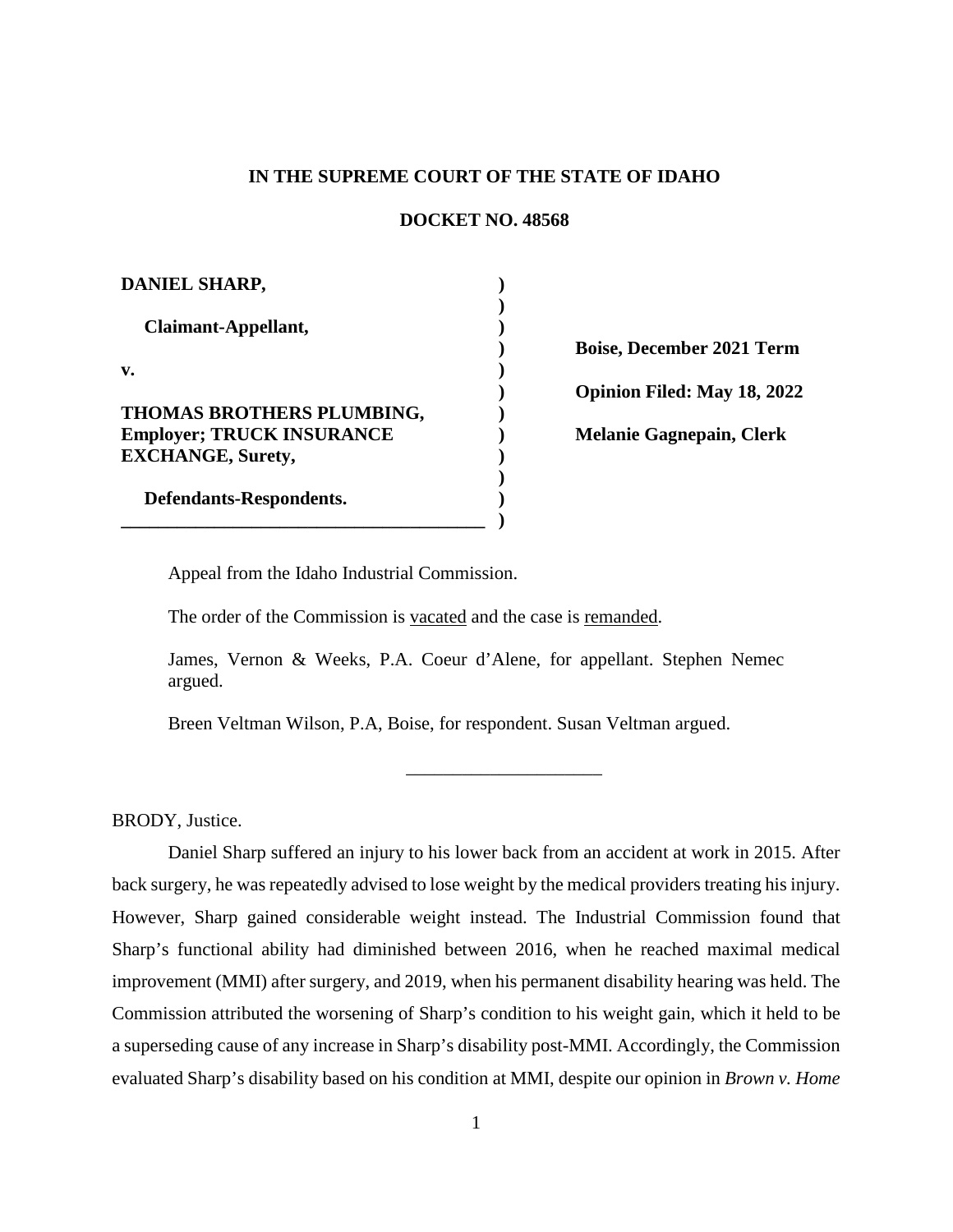*Depot*, 152 Idaho 605, 272 P.3d 577 (2012), requiring that a claimant's disability be evaluated based on circumstances at time of the hearing. We hold that the Commission erred by departing from our holding in *Brown*, by applying an incorrect standard to determine that Sharp was not entitled to compensation due to the aggravation of his injury, and by reaching certain factual conclusions not supported by substantial and competent evidence. Therefore, we vacate the Commission's decision and remand for further proceedings.

#### **I. FACTUAL AND PROCEDURAL BACKGROUND**

Sharp injured his back while working as a plumber for Thomas Brothers Plumbing in late August 2015. Sharp was obese at the time of his accident, standing five feet six inches tall and weighing 250 pounds. The day after his accident, Sharp was diagnosed with a large vertebral disc herniation at the L5-S1 level of his spine and referred to Dr. William Ganz, a neurosurgeon. Sharp was examined by Dr. Ganz a week and a half later. Dr. Ganz found that the herniation was causing early symptoms of cauda equina syndrome, a condition which can cause permanent paralysis. Dr. Ganz recommended immediate surgery and performed a hemilaminectomy and microdiscectomy the same day. Following surgery, Sharp complained of persisting pain in both legs and his lower back.

Sharp was discharged from the care of Dr. Ganz in January 2016. At the time of discharge, Sharp weighed approximately 280 pounds. Dr. Ganz had advised Sharp before undergoing surgery that he needed to lose weight to avoid complications, and he expressed disappointment that Sharp had gained weight in the intervening months instead.

Sharp began physical therapy shortly after his surgery and was examined and treated by several medical providers over the next several months. All providers expressed concern about Sharp's obesity and recommended he lose weight. In May 2016, Sharp began ongoing pain management treatment with Denise Love, a nurse practitioner.

A little more than a year after his surgery, Sharp was seen by Dr. Rodde Cox, a physiatrist, for an independent medical evaluation (IME) at the request of Defendants. Dr. Cox did not record Sharp's weight in his IME report but diagnosed Sharp with morbid obesity. Four days earlier, Sharp's weight had been recorded by Nurse Love as 323 pounds. Dr. Cox also diagnosed lumbosacral radiculopathy caused by the workplace injury, symptom magnification, chronic pain syndrome, and probable depression.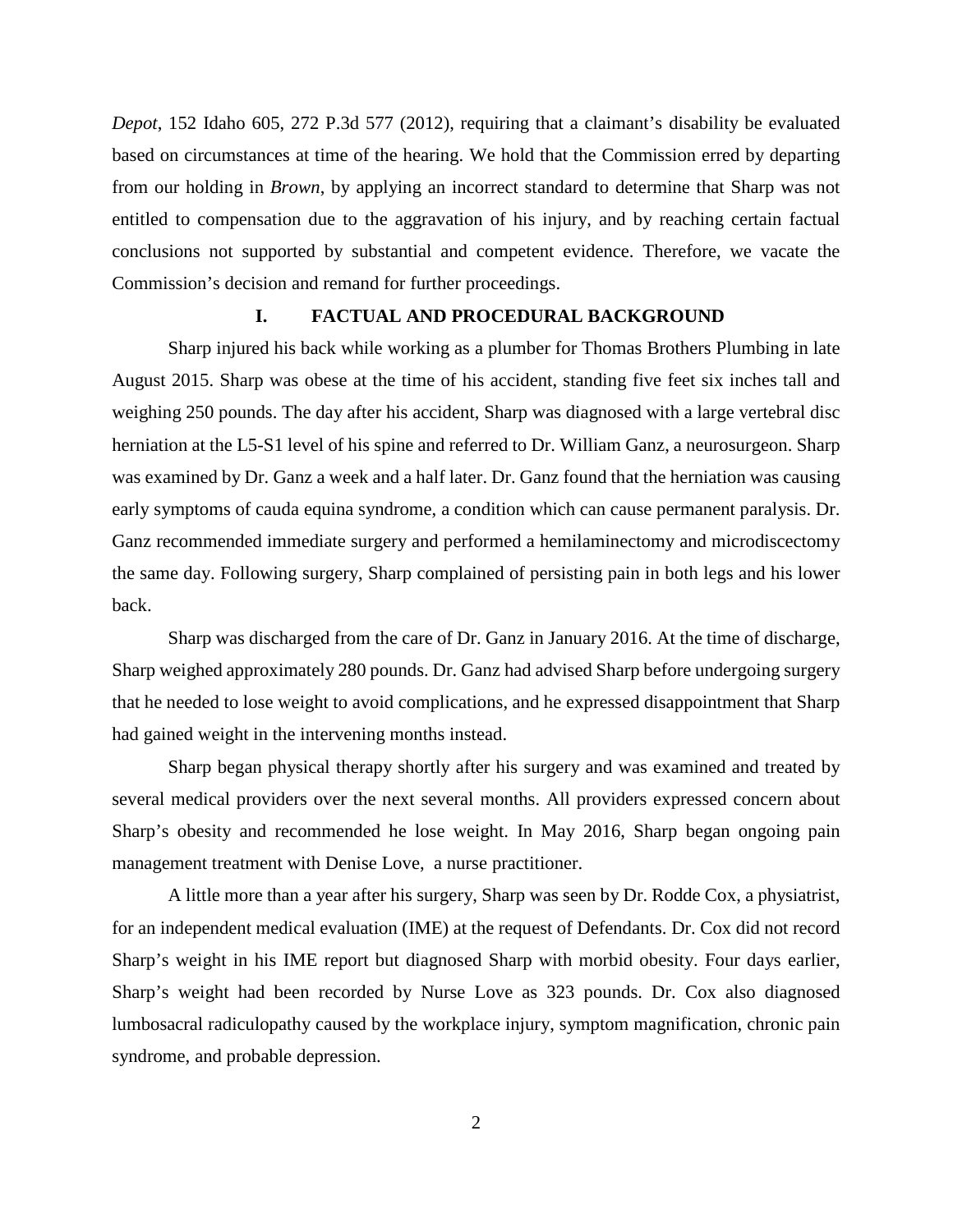Dr. Cox concluded that Sharp had reached maximal medical improvement (MMI) as of the time of the IME and rated Sharp's permanent physical impairment (PPI) at 14 percent of the whole person. Dr. Cox also assessed medium-duty work restrictions of lifting no more than 50 pounds occasionally, and avoiding repetitive bending, twisting, stooping, and prolonged exposure to low frequency vibration.

For the next year, Sharp's medical care consisted mainly of pain management with Nurse Love. Throughout her treatment of Sharp, Nurse Love advised Sharp to lose weight and Sharp consistently reported that he was trying to do so, though his efforts were unsuccessful.

In November 2017, Sharp was again examined by Dr. Cox at the request of Defendants. Dr. Cox's diagnoses and opinion on work restrictions were unchanged from his earlier report. Again, Dr. Cox did not record Sharp's weight, but he noted that Sharp's obesity appeared to have increased since his 2016 IME. Five weeks earlier, Nurse Love recorded Sharp's weight as 334 pounds.

Sharp filed a workers' compensation complaint in April 2018, claiming entitlement to additional medical benefits, total permanent disability benefits, and attorney fees. Sharp requested an IME from Dr. John McNulty. Dr. McNulty diagnosed continuing lumbosacral radiculopathy and "failed back syndrome." Dr. McNulty recorded Sharp's weight as 362 pounds. Dr. McNulty agreed with Dr. Cox's 14 percent impairment rating but assessed significantly more restrictive work restrictions—no more than four hours work per day, no more than five minutes continuous walking or standing, no more than 20 minutes continuous sitting, no lifting of more than ten pounds from waist level, no lifting at all from floor level, and no stooping, bending, kneeling, crawling, or climbing.

A hearing to determine Sharp's permanent disability rating was held before Industrial Commission referee Alan Taylor in March 2019. Each party submitted a report from a vocational rehabilitation expert assessing Sharp's employment prospects. While there were some differences between the methodologies and assumptions of the experts, both agreed that Sharp was totally disabled under the 2019 work restrictions offered by Dr. McNulty. Using the work restrictions first offered by Dr. Cox in 2016, Defendants' expert calculated Sharp's disability as 21 percent, inclusive of the 14 percent PPI from the industrial injury, while Sharp's expert calculated his disability at 43 percent, inclusive of PPI. Additionally, Dr. Cox, Dr. McNulty, and Nurse Love testified in post-hearing depositions.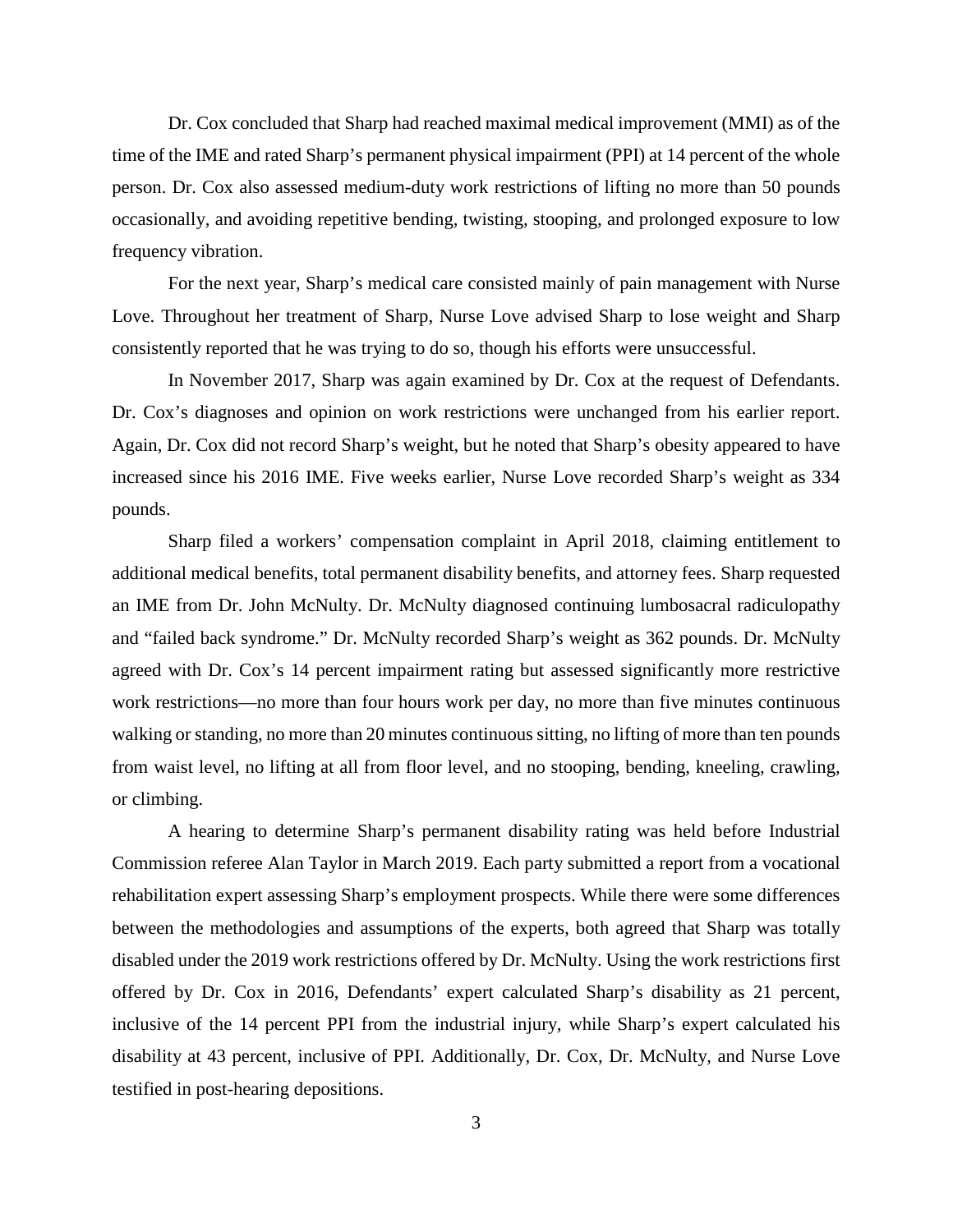In a decision issued in September 2020, the Commission determined that Defendants were liable for certain unpaid medical expenses, though not for dietician services to help Sharp lose weight. It also found Sharp's post-accident weight gain was "a change in Claimant's condition not caused by his industrial accident," which decreased his functional ability and resulted in the difference between Dr. Cox's restrictions and Dr. McNulty's restrictions. Therefore, the Commission evaluated Sharp's disability using Dr. Cox's restrictions because it believed these reflected Sharp's disability in 2016 when he reached MMI. The Commission also found the opinion of Defendants' vocational expert was more persuasive than the opinion of Sharp's expert and, thus, concluded Sharp's permanent disability was 21 percent.

After the denial of a motion for reconsideration, Sharp timely appealed to this Court.

# **II. STANDARD OF REVIEW**

When reviewing a decision of the Industrial Commission, this Court exercises free review over questions of law, but reviews questions of fact only to determine whether substantial and competent evidence supports the Commission's findings. Substantial and competent evidence is relevant evidence which a reasonable mind might accept to support a conclusion. It is more than a scintilla of proof, but less than a preponderance. All facts and inferences will be viewed in the light most favorable to the party who prevailed before the Industrial Commission.

*Tenny v. Loomis Armored US, LLC*, 168 Idaho 870, 877, 489 P.3d 457, 464 (2021) (quoting *Morris v. Hap Taylor & Sons, Inc.*, 154 Idaho 633, 636, 301 P.3d 639, 642 (2013)).

### **III. ANALYSIS**

Sharp has brought a permanent disability in excess of impairment claim. The rating of permanent disability "is an appraisal of the injured employee's present and probable future ability to engage in gainful activity as it is affected by [1] the medical factor of permanent impairment and [2] by pertinent nonmedical factors  $\dots$  ." I.C. § 72-425. The term "permanent impairment" is defined as "any anatomic or functional abnormality or loss after maximal medical rehabilitation has been achieved and which abnormality or loss, medically, is considered stable or nonprogressive at the time of evaluation." I.C. § 72-422. Nonmedical factors broadly include circumstances that impair a claimant's ability to compete in the labor market:

In determining percentages of permanent disabilities, account shall be taken of the nature of the physical disablement, the disfigurement if of a kind likely to limit the employee in procuring or holding employment, the cumulative effect of multiple injuries, the occupation of the employee, and his age at the time of accident causing the injury, or manifestation of the occupational disease, consideration being given to the diminished ability of the afflicted employee to compete in an open labor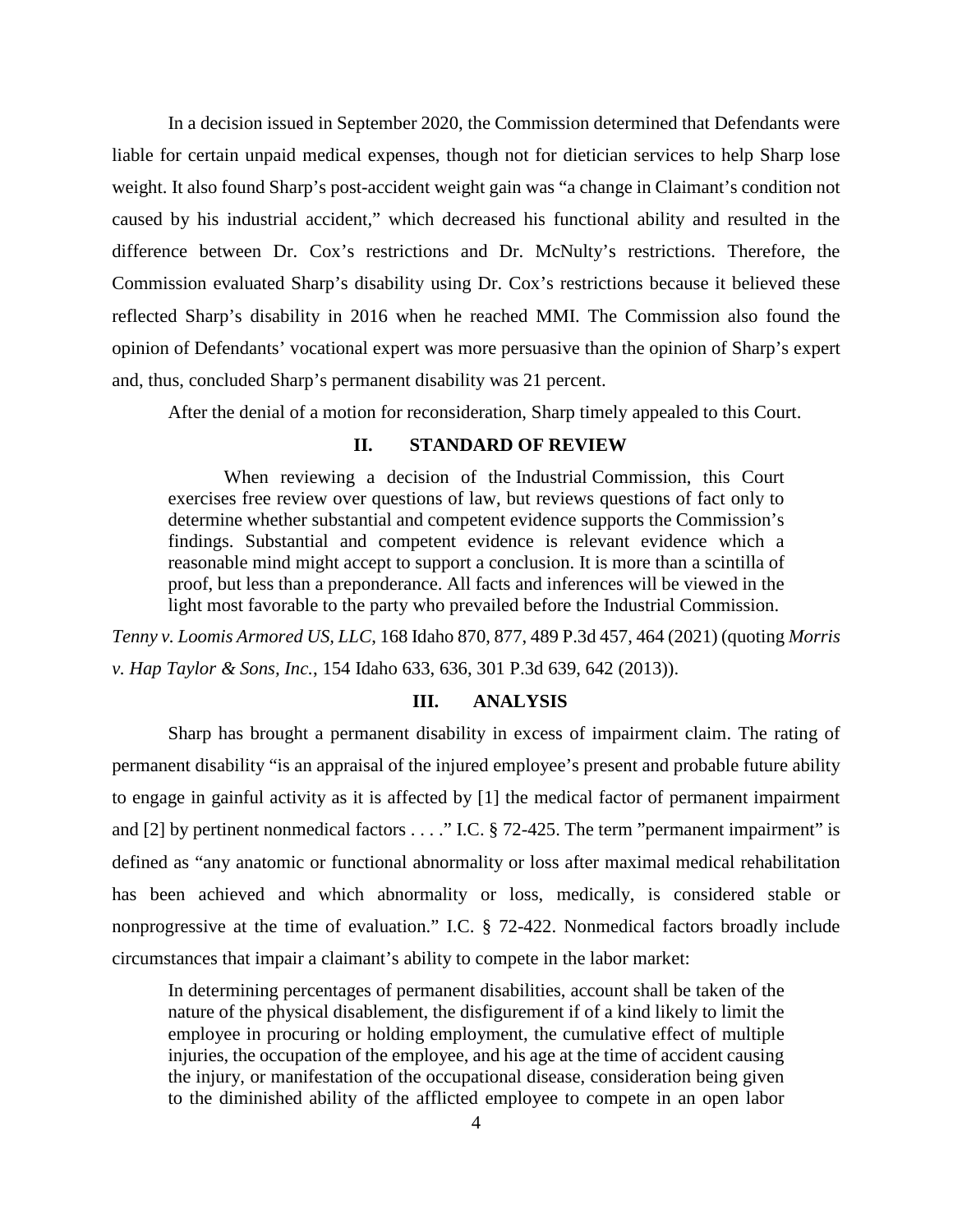market within a reasonable geographical area considering all the personal and economic circumstances of the employee, and other factors as the commission may deem relevant . . . .

## I.C. § 72-430(1).

The degree of Sharp's permanent impairment is not at issue. Dr. Cox and Dr. McNulty agreed that Sharp's disc herniation and radiculopathy resulted in a permanent impairment of 14 percent under the American Medical Association's *Guides to the Evaluation of Permanent Impairment, Sixth Edition*. Consistent with these opinions, the Commission found that Sharp's PPI (permanent partial impairment) was 14 percent, and neither party disputes the Commission's determination.

In determining Sharp's disability in excess of PPI (i.e., disability attributable to nonmedical factors), the Commission relied on the opinion of Nancy Collins, Defendants' vocational rehabilitation expert. Collins' opinion regarding Sharp's labor market access depended on which set of work restrictions were applied. Under Dr. Cox's medium duty restrictions, she concluded Sharp was 21 percent disabled; under Dr. McNulty's far more limiting restrictions, she concluded he was "realistically totally disabled."

The Commission applied the medium-duty work restrictions recommended by Dr. Cox and concluded Sharp was 21 percent disabled:

Based on Claimant's impairment of 14% of the whole person due to his industrial accident and his 50-pound medium duty work restrictions, and considering his nonmedical factors including his age of 39 at the time of the accident and 42 at the time of the hearing, formal education, transferable skills, and inability to return to his previous position as a plumber, Claimant's ability to engage in regular gainful activity in the open labor market in his geographic area has been reduced. The Commission concludes that Claimant has suffered a permanent disability of 21% inclusive of his 14% whole person permanent impairment.

Notably, the Commission used Dr. Cox's restrictions even though it observed that Dr. McNulty's "more recent restrictions may accurately reflect Claimant's functional ability as of the date of the hearing." The Commission acknowledged that Idaho Code section 72-425 provides that a disability evaluation is an assessment of a claimant's "present" ability to obtain suitable employment. Furthermore, it acknowledged our holding in *Brown v. Home Depot*, 152 Idaho 605, 272 P.3d 577 (2012), that the statute's use of the word "present" requires a disability evaluation to take account of "the claimant's personal and economic circumstances at the time of the hearing, not at some earlier time . . . ." *Id.* at 609, 272 P.3d at 581.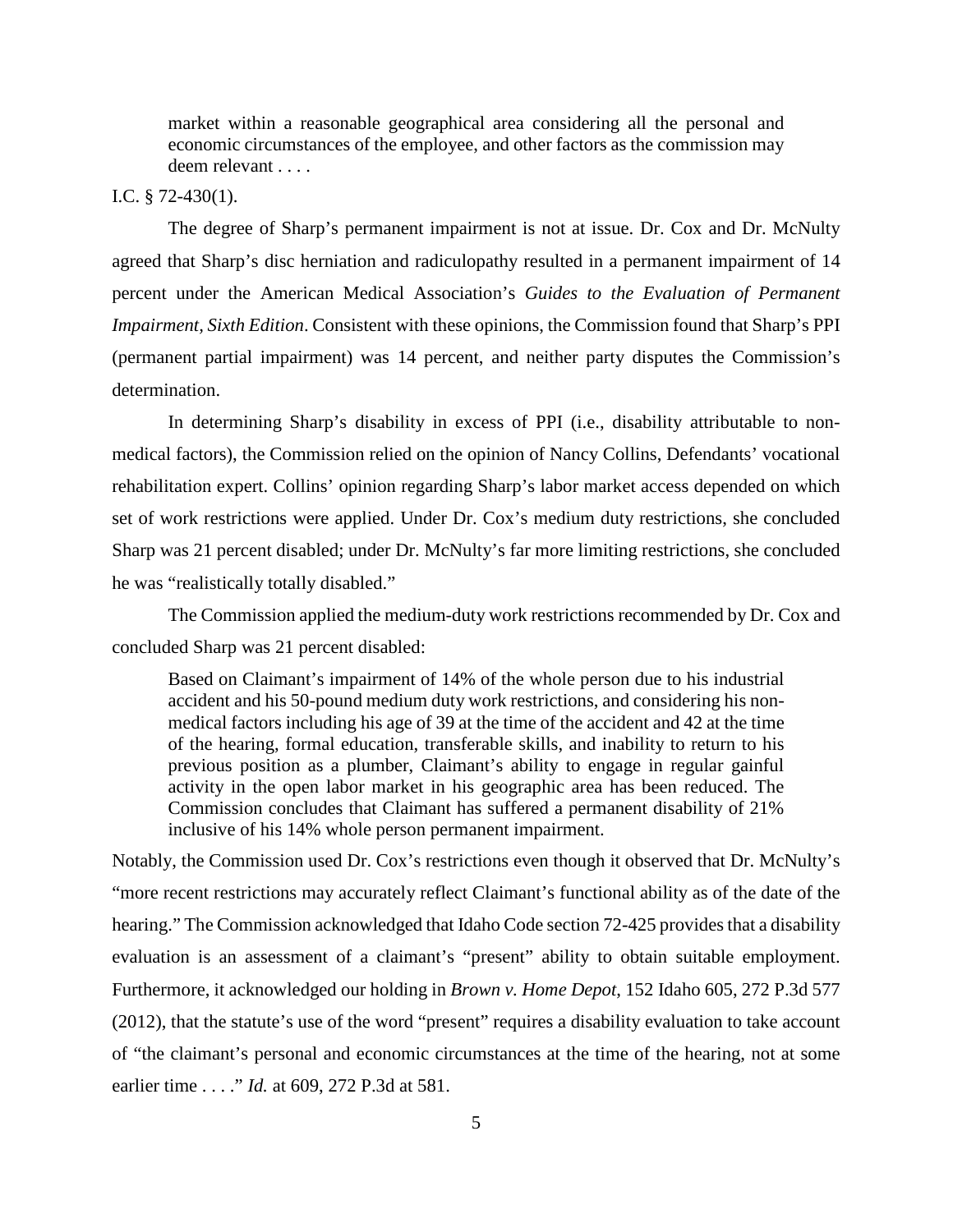Nevertheless, the Commission declined to follow *Brown*. The Commission reasoned "[i]t is appropriate to evaluate Claimant's disability based on those restrictions given to him as of . . . October 28, 2016, [the] date of medical stability by Dr. Cox," because (1) it believed that the difference between Dr. Cox's restrictions and Dr. McNulty's was "reasonably explained by the passage of time and . . . Claimant's 120-pound post-accident weight gain," and (2) Sharp's weight gain was a "subsequent super[s]eding event" that relieved Defendants of liability for any disability attributable to it.

Sharp argues that the Commission erred by disregarding *Brown* and section 72-425 and by refusing to consider his obesity as a non-medical factor under section 72-430. While we conclude that Sharp's argument under section 72-430 is unavailing, we agree that the Commission erred by not evaluating his disability at the time of the hearing as required by section 72-425. Therefore, remand is necessary for a new disability evaluation. Additionally, we hold the Commission erred in its causation analysis, and we address these errors for guidance on remand.

# **A. The Commission did not err by "refusing" to consider obesity as a non-medical factor because Sharp did not contend obesity itself was an impediment to his employment.**

Idaho Code section 72-430 lists several relevant non-medical factors and broadly provides that the Commission must consider "all the personal and economic circumstances" affecting a claimant's ability to obtain gainful employment. Sharp's first argument is that his obesity is a relevant non-medical factor, which the Commission "expressly refused to consider."

Sharp's argument misses the mark. Sharp was obese at the time he was injured, yet there has been no contention he was disabled to any degree before his accident. Sharp gained considerable weight between his accident and the time of the hearing, and we recognize his argument that "[r]ealistically, no employer was ever going to hire" him—regardless of his work restrictions—when he weighed 370 pounds. However, Sharp made no argument below that obesity itself was an impediment to his employment, whether he weighed 250 or 370 pounds.

If Sharp had made such an argument, it would not have been supported by evidence in the record. Clearly, Sharp was not rejected for any employment on account of his weight because he did not apply for any jobs after his accident. Further, nothing in the report of either vocational expert supports the claim that his obesity was likely to be a barrier to employment in the way he suggests. We do not doubt that some employers might disfavor hiring obese people, whether because of real or perceived physical limitations, or reasons entirely apart from a claimant's ability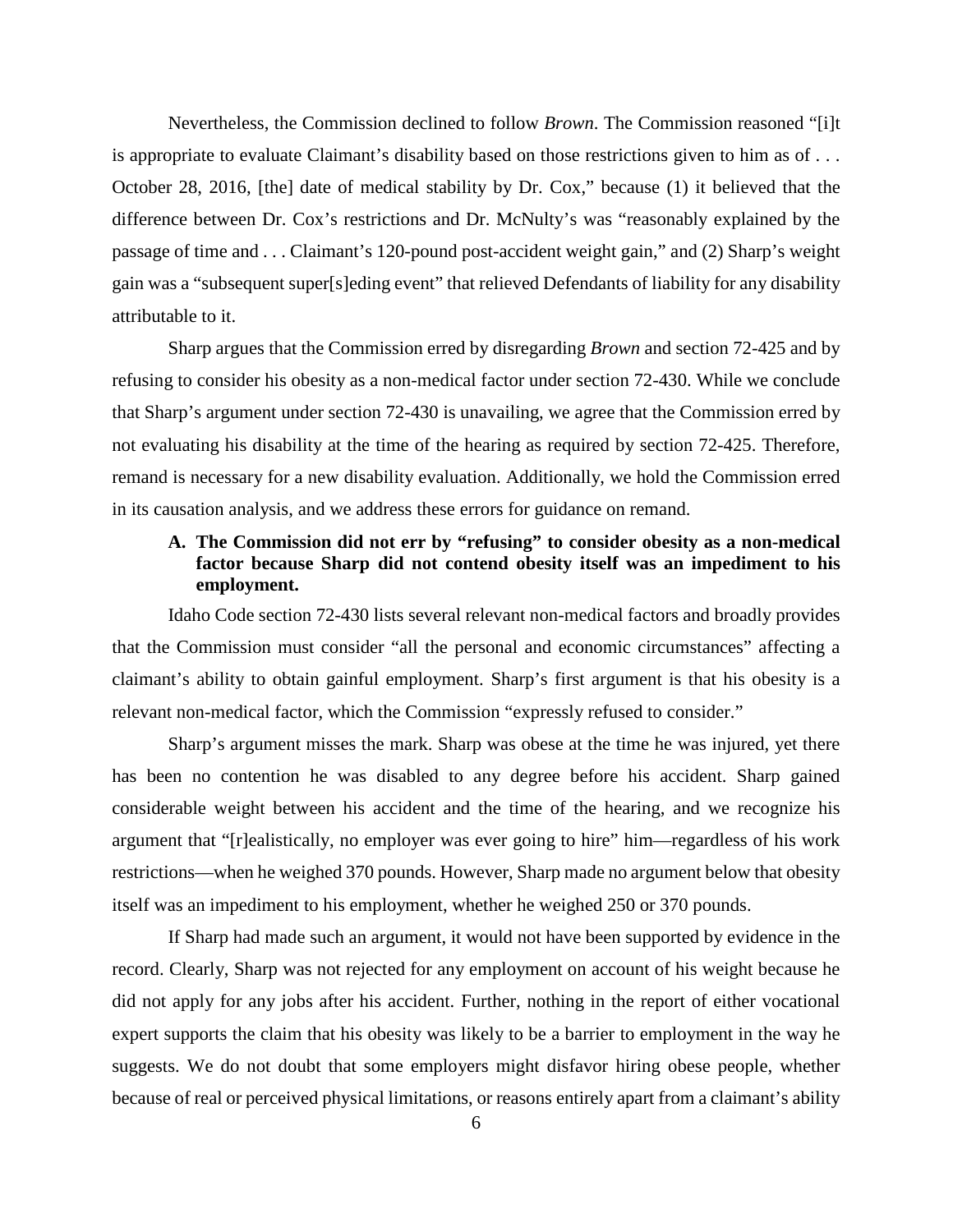to perform a job. *See* Jessica L. Roberts, *Healthism and the Law of Employment Discrimination*, 99 Iowa L. Rev. 571, 579–89 (2014) (noting that some businesses decline to hire obese people because of fear of increased insurance costs, concern about business image in health-related fields, and stigma against obese people generally). However, the Commission did not err by failing to consider potential effects of Sharp's obesity that were neither argued below nor supported by evidence.

That said, in dicta, the Commission stated that because obesity is a "temporary condition," it is "not a basis for PPI or disability." The parties have devoted considerable argument to the question of whether this is a correct statement of the law. Further, in a footnote in the Commission's decision, the Commission acknowledged that its approach to the issue has been inconsistent to the point of contradiction over the years. Accordingly, it is appropriate for us to bring clarity to the issue.

We are skeptical of a broad-brush characterization of obesity as "temporary," since common experience reveals that obesity is anything but temporary for many people. Regardless, the Commission misstated the law because the impermanence of a non-medical factor does not exclude it from consideration. For example, a claimant's educational attainment is impermanent because one can always, in theory, obtain more education. However, it is well established that a claimant's lack of education is an appropriate non-medical factor to consider in evaluating disability. *Bennett v. Clark Hereford Ranch*, 106 Idaho 438, 441, 680 P.2d 539, 542 (1984). There is no reason to treat obesity differently. If it affects a claimant's ability to secure and retain employment, it must be considered by the Commission as a non-medical factor. To the extent that a claimant's obesity may be "temporary," a disability evaluation "is an appraisal of the injured employee's present *and probable future ability* to engage in gainful activity . . . ." I.C. § 72-425 (emphasis added). Thus, if the Commission concludes—based on evidence—that a claimant's obesity can reasonably be expected to change, the appropriate course is to account for that change in the evaluation, not to disregard his or her obesity entirely. *Cf. Ball v. Daw Forest Prod. Co.*, 136 Idaho 155, 162, 30 P.3d 933, 940 (2001) (affirming a less than total disability rating where, despite the non-medical factor of the claimant's alcoholism and present inability to drive, the claimant's ability to eventually drive for commuting purposes was supported by evidence in the record).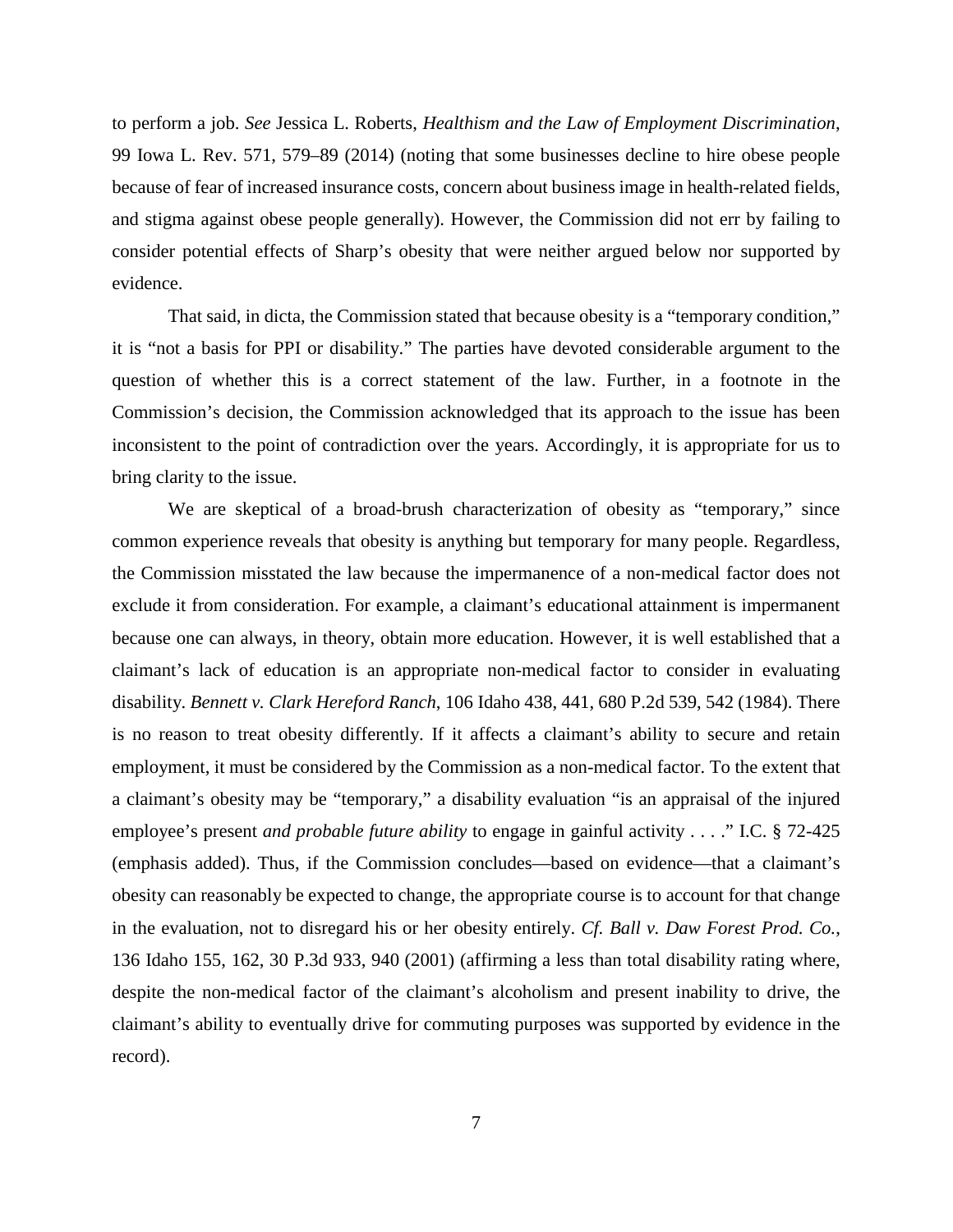We express no opinion whether obesity may also be a basis for disability as a permanent impairment. This issue has not been addressed by the parties and will not arise on remand because the parties agree that the Commission correctly determined Sharp's PPI. Therefore, we decline to address the question now.

## **B. The Commission erred by evaluating Sharp's disability as of the time he reached MMI, rather than at the time of the hearing.**

In his second argument, Sharp contends the Commission erred by using Dr. Cox's restrictions to "reach[] back into 2016" and conduct his disability evaluation based on his condition at MMI, contrary to Idaho Code section 72-425 and *Brown.* We agree.

In *Brown*, the claimant suffered an industrial injury in 2001, achieved MMI in 2005, and had a disability hearing before the Commission in 2009. *Id.* at 606, 272 P.3d at 578. Vocational rehabilitation experts were retained by the parties, and each evaluated the claimant's employability in the relevant geographic labor market at the time of the hearing. *Id.* The Commission retained its own expert, who evaluated the claimant's employability as of the time he reached MMI in 2005. *Id.* Ultimately, the Commission determined the claimant's disability based on the 2005 labor market. *Id.* 

We held that the Commission erred by doing so because section 72-425 requires a "present" determination of a claimant's disability:

Under I.C. § 72–425, the permanent disability rating is a measure of the claimant's "present and probable future ability to engage in gainful activity." The word "present" implies that the Commission is to consider the claimant's ability to work as of the time evidence is received. There is no "present" opportunity for the Commission to make its determination apart from the time of hearing. . . . [I]t is the claimant's personal and economic circumstances at the time of the hearing, not at some earlier time, that are relevant to the disability determination. Therefore, we hold that the relevant labor market for evaluating the non-medical factors under [I.C.](https://1.next.westlaw.com/Link/Document/FullText?findType=L&pubNum=1000007&cite=IDSTS72-430&originatingDoc=I03118f29686a11e18b1ac573b20fcfb7&refType=LQ&originationContext=document&transitionType=DocumentItem&ppcid=12992de2f8054f37bdf66b890db30a38&contextData=(sc.UserEnteredCitation))  [§ 72-430](https://1.next.westlaw.com/Link/Document/FullText?findType=L&pubNum=1000007&cite=IDSTS72-430&originatingDoc=I03118f29686a11e18b1ac573b20fcfb7&refType=LQ&originationContext=document&transitionType=DocumentItem&ppcid=12992de2f8054f37bdf66b890db30a38&contextData=(sc.UserEnteredCitation)) and in determining a claimant's [disability] is the labor market at the time of the hearing.

*Brown*, 152 Idaho at 609, 272 P.3d at 581 (citation omitted). We then went on to observe "that this holding, if not qualified, may create an incentive for litigants to seek to expedite or delay the hearing in order to take advantage of changing economic conditions." *Id.* Therefore, "in an instance where the Commission perceives that a party has taken an action that has the effect of manipulating the outcome of a disability determination, the Commission possesses the authority to disregard the effect of that action." *Id.*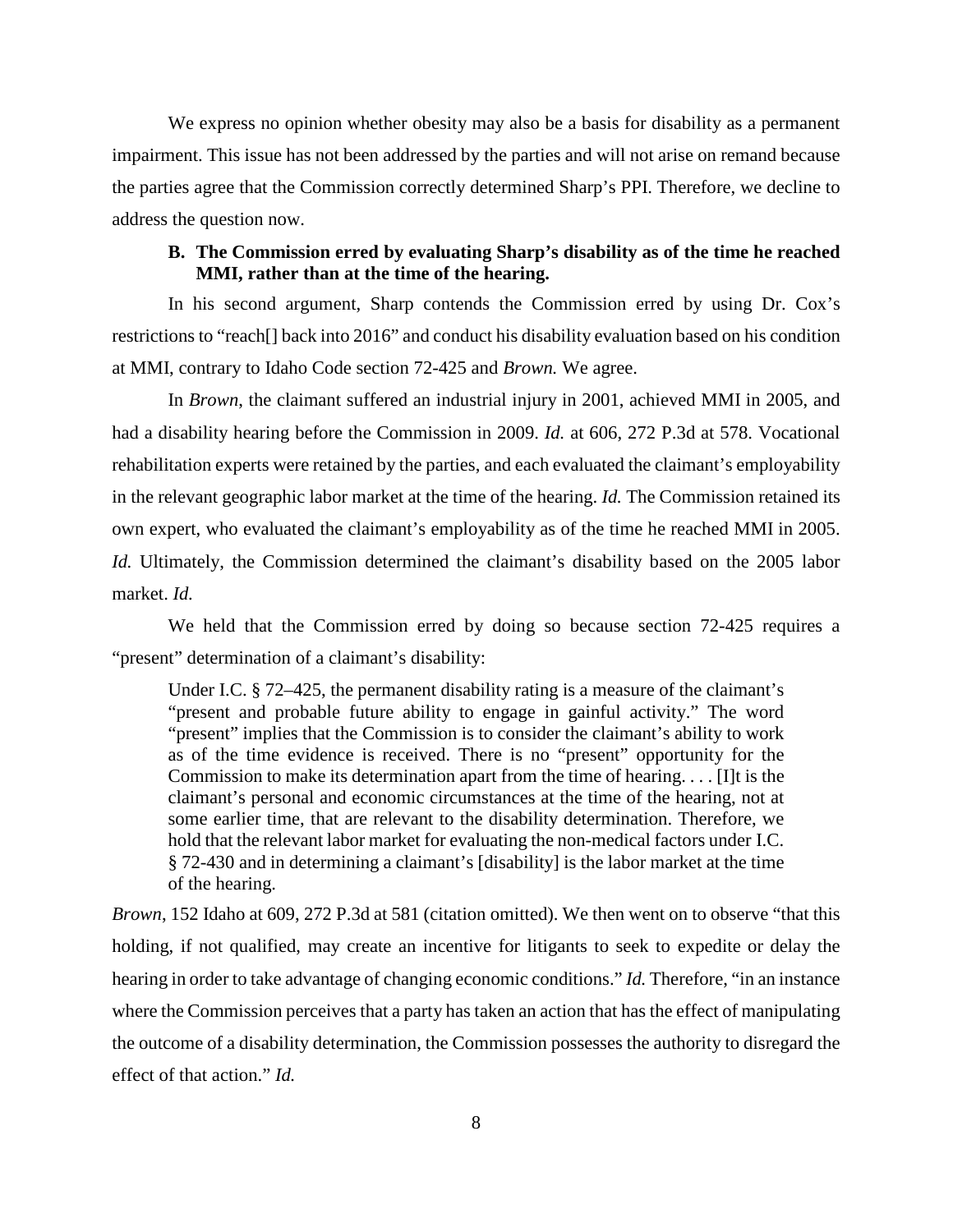Here, noting that we held some circumstances justify a departure from the general rule of *Brown*, the Commission concluded departure was appropriate because Sharp's weight gain was a "subsequent super[s]eding event" that caused an increase in his disability post-MMI. According to the Commission, "Claimant's disability should not be evaluated based on the restrictions that exist as of the date of the hearing" because doing so would "saddle Defendants with liability for a subsequent condition we have determined is not related to the subject accident."

Defendants argue that the Commission did not err under *Brown* because "causation is an issue whenever entitlement to benefits is at question" and it correctly determined that Defendants were not responsible for the consequences of Sharp's weight gain. Undoubtedly, causation is relevant in determining the extent of Defendants' liability—though, as we will explain later, the Commission applied an incorrect standard in its causation analysis and its decision was based upon factual findings unsupported by competent evidence. However, Defendants' argument is beside the point. The thrust of Sharp's argument under section 72-425 is about *how* the Commission conducted its disability evaluation, not *what* it ultimately decided.

We agree with Sharp that the Commission erred in how it conducted the disability evaluation. The exception we recognized to the general rule in *Brown* applies when a claimant has intentionally sought to manipulate the outcome of the evaluation. *See Brown*, 152 Idaho at 609, 272 P.3d at 581. However, nothing of the sort was at issue here. Moreover, there was no need for the Commission to disregard the rule of *Brown*. Even if Defendants are not liable for the total extent of Sharp's disability, the Commission can still comply with *Brown* because a claimant's disability is not synonymous with a defendant's liability.

When events following a compensable injury increase the degree of a claimant's disability, the correct analysis proceeds in two steps. First, as *Brown* dictates, the Commission must evaluate a claimant's disability considering the claimant's personal and economic circumstances at the time of the hearing. Second, if the Commission determines (applying the standard we set out below) that an employer is not liable for some portion of the claimant's overall disability, the Commission must apportion to the employer only that disability for which the employer is liable. This is a process already familiar to the Commission and practitioners because it is substantially the same as the two-step inquiry applicable where the liability of prior employers or the Idaho Special Indemnity Fund (ISIF) is at issue. *See e.g.*, *Horton v. Garrett Freightlines, Inc.*, 115 Idaho 912, 917, 772 P.2d 119, 124 (1989).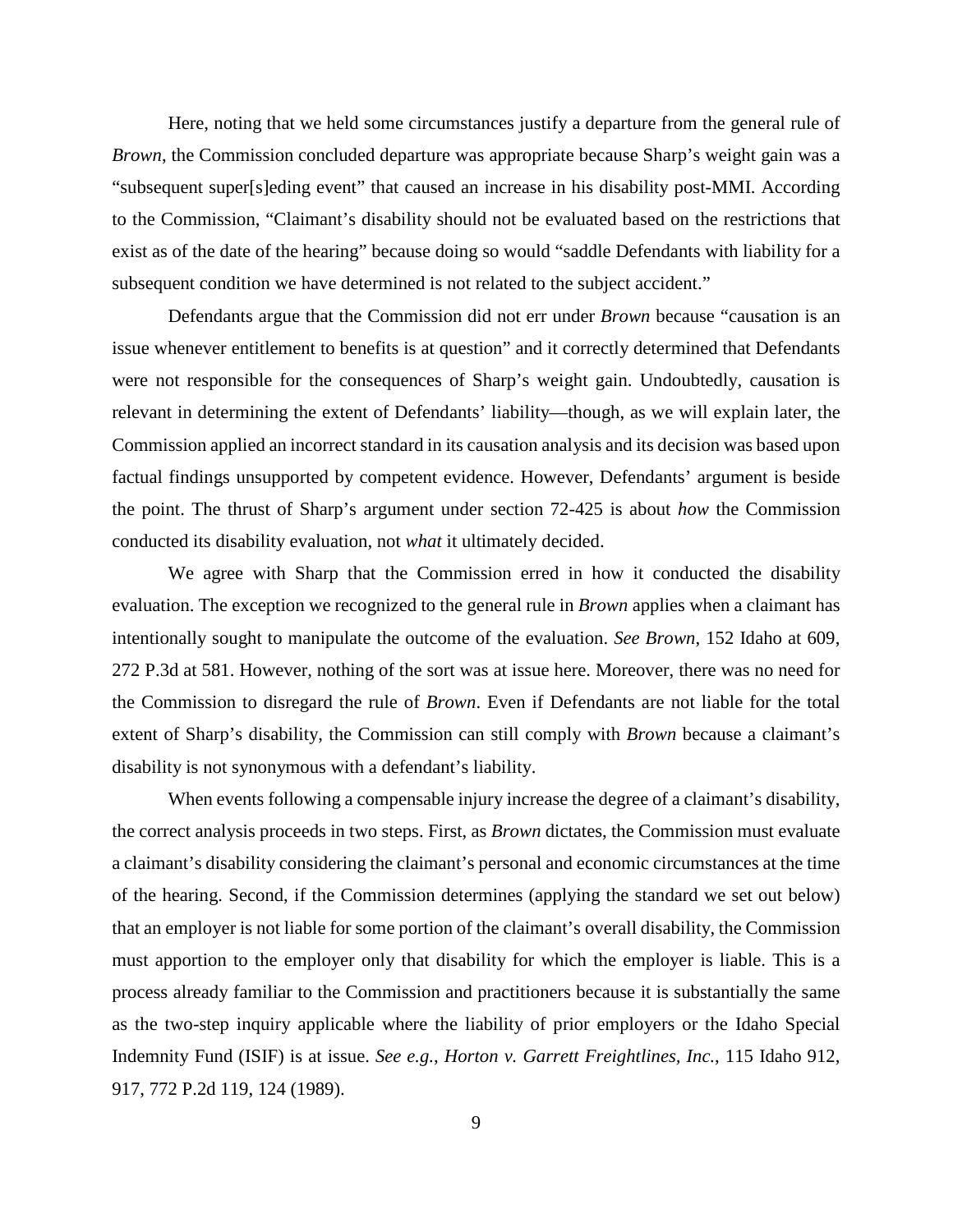For these reasons, the Commission erred by failing to evaluate Sharp's disability at the time of the hearing and a remand is necessary.

# **C. The Commission applied an incorrect standard for determining when an employer is relieved of liability for the aggravation of a compensable injury or a secondary injury that flows from a compensable injury.**

Because it is necessary for the Commission to conduct a new disability evaluation consistent with the workers' compensation law, we address errors in the Commission's causation analysis so that they are not repeated on remand.

# 1. Tort concepts of causation cannot be mechanically applied to workers' compensation claims.

Our workers' compensation law provides that employers are liable for compensation to employees "on account of an injury or occupational disease." I.C. § 72-211. "Injury" is a defined term meaning "a personal injury caused by an accident arising out of and in the course of any employment covered by the workers' compensation law." I.C. § 72-102(17)(a). Therefore, an employer is only liable to pay compensation for disability causally linked to an injury or occupational disease occurring in connection with its employment of a claimant. However, once the initial requirement of work-connection is established, the law does not expressly address how far employer liability extends. More specifically, the workers' compensation statutes do not address whether, or in what circumstances, an employer is relieved of liability when a subsequent, non-work-connected cause aggravates a compensable injury or combines with it to bring about a secondary injury.

In tort law, whether a subsequent event terminates the legal responsibility of an otherwise liable party is evaluated under the doctrine of superseding causes. *See Cramer v. Slater*, 146 Idaho 868, 877, 204 P.3d 508, 517 (2009) (quoting *Mico Mobile Sales and Leasing, Inc. v. Skyline Corp.*, 97 Idaho 408, 411, 546 P.2d 54, 57 (1975) ("A superseding cause is an act of a third person or other force which by its intervention prevents the actor from being liable for harm to another which his antecedent negligence is a substantial factor in bringing about."). Several factors are considered to determine if a tortfeasor will be relieved of liability by a superseding cause, but the general concept is that a later event must be so significant in bringing about a plaintiff's ultimate injury that the original tortfeasor can no longer be deemed at fault for the harm caused. *See id.*

But this is not a tort case. We take this opportunity to emphasize a critical point: workers' compensation law is not synonymous with, nor a branch of, tort law. *Maravilla v. J.R. Simplot Co.*,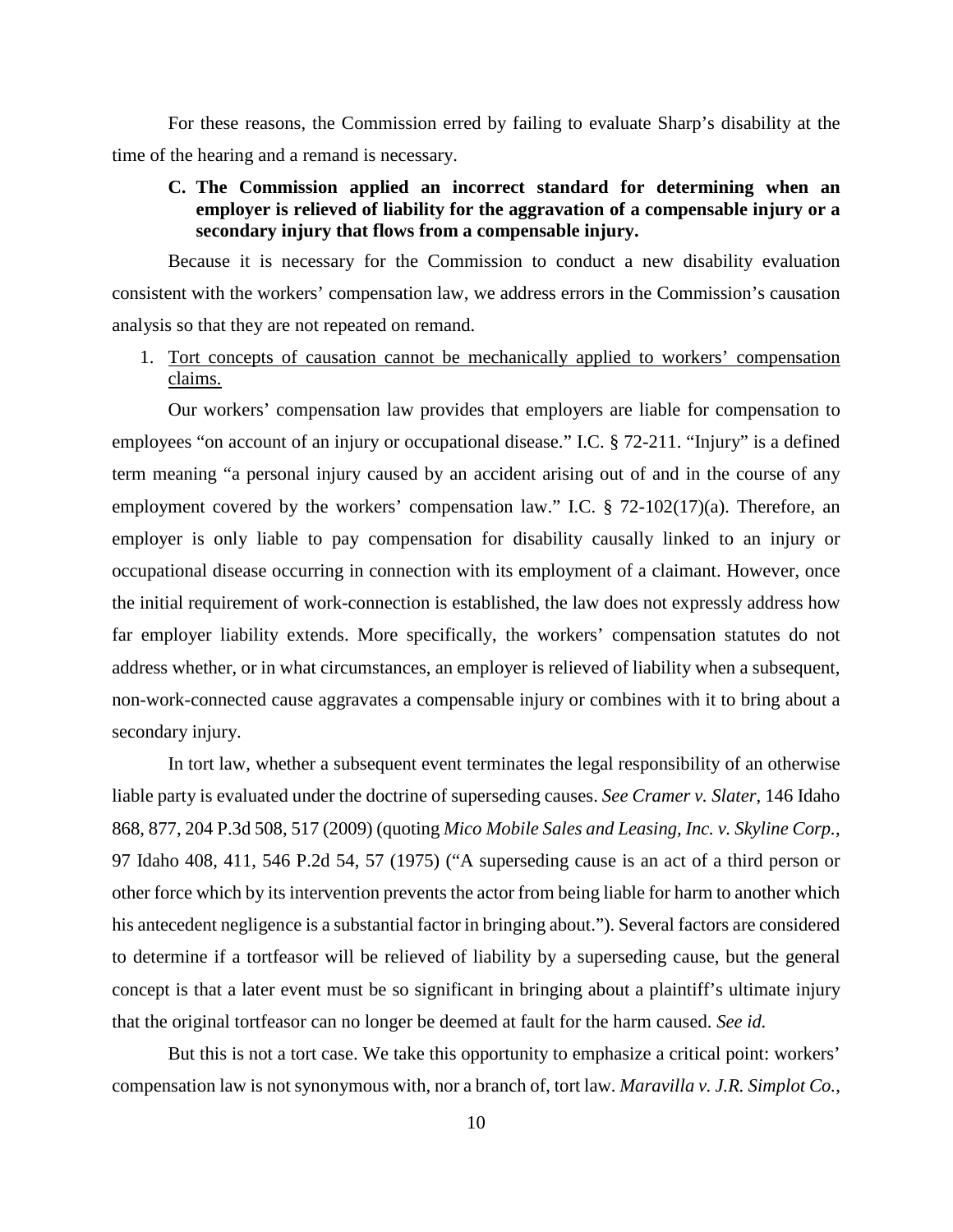161 Idaho 455, 462, 387 P.3d 123, 130 (2016) (stating that the Workers' Compensation Act was "specifically intended to remove industrial accidents from the common law tort system"). While there are obvious resonances between tort and workers' compensation law—both seek relief for the injured—they are rooted in different soil. The aim of tort law is to remedy private wrongs, to settle accounts between tort victims and tortfeasors. Thus, in tort, the fundamental test of liability is fault—i.e., whether the defendant's wrongful conduct is to blame for the plaintiff's injury.

In workers' compensation law, an employer's fault is not a precondition of liability. This is because the workers' compensation system is ultimately about allocating costs, not remedying wrongs. Our workers' compensation law was based upon a model law drafted by the Council of State Governments almost 60 years ago. *See Gomez v. Crookham Co.*, 166 Idaho 249, 257, 457 P.3d 901, 909 (2020). According to the Council's commentary on the model law, the purpose of the workers' compensation system is to provide "prompt payment of benefits regardless of fault or blame" to employees injured in the course of covered employment "based on the theory that the cost of work accidents is a legitimate part of the cost of production." COUNCIL OF STATE GOV'TS, WORKMEN'S COMPENSATION AND REHABILITATION LAW 1 (reprint from SUGGESTED STATE LEGISLATION) (1963). Accordingly, the essential precondition of liability under the workers' compensation law is a causal connection to an injury sustained in the course of covered employment. I.C. §§ 72-211; 72-102(17)(a).

It is inappropriate to mechanically apply tort concepts of causation in the workers' compensation context. It is true, however, that one case predating the enactment of our current workers' compensation scheme would suggest otherwise. In *Linder v. City of Payette*, 64 Idaho 656, 135 P.2d 440 (1943), we stated that "[w]e accept as correct appellant's proposition of law that the definition and determination of 'proximate cause' in the field of torts is applicable" in workers' compensation cases. *Id.* at 657–58, 135 P.2d at 441. Inasmuch as *Linder* conflicts with our decision today, it is overruled.

Here, the Commission did not cite to relevant authority nor explain the standard it applied to conclude that Sharp's weight gain was a "subsequent super[s]eding event" that relieved Defendants of liability for the full extent of Sharp's disability at the time of the hearing. However, the apparent focus of the Commission's analysis was that Defendants were not at fault for Sharp's worsened condition. Aside from its reference to the doctrine of superseding causes—a tort doctrine rooted in fault—the Commission stated that the full extent of Sharp's harm could not be "fairly"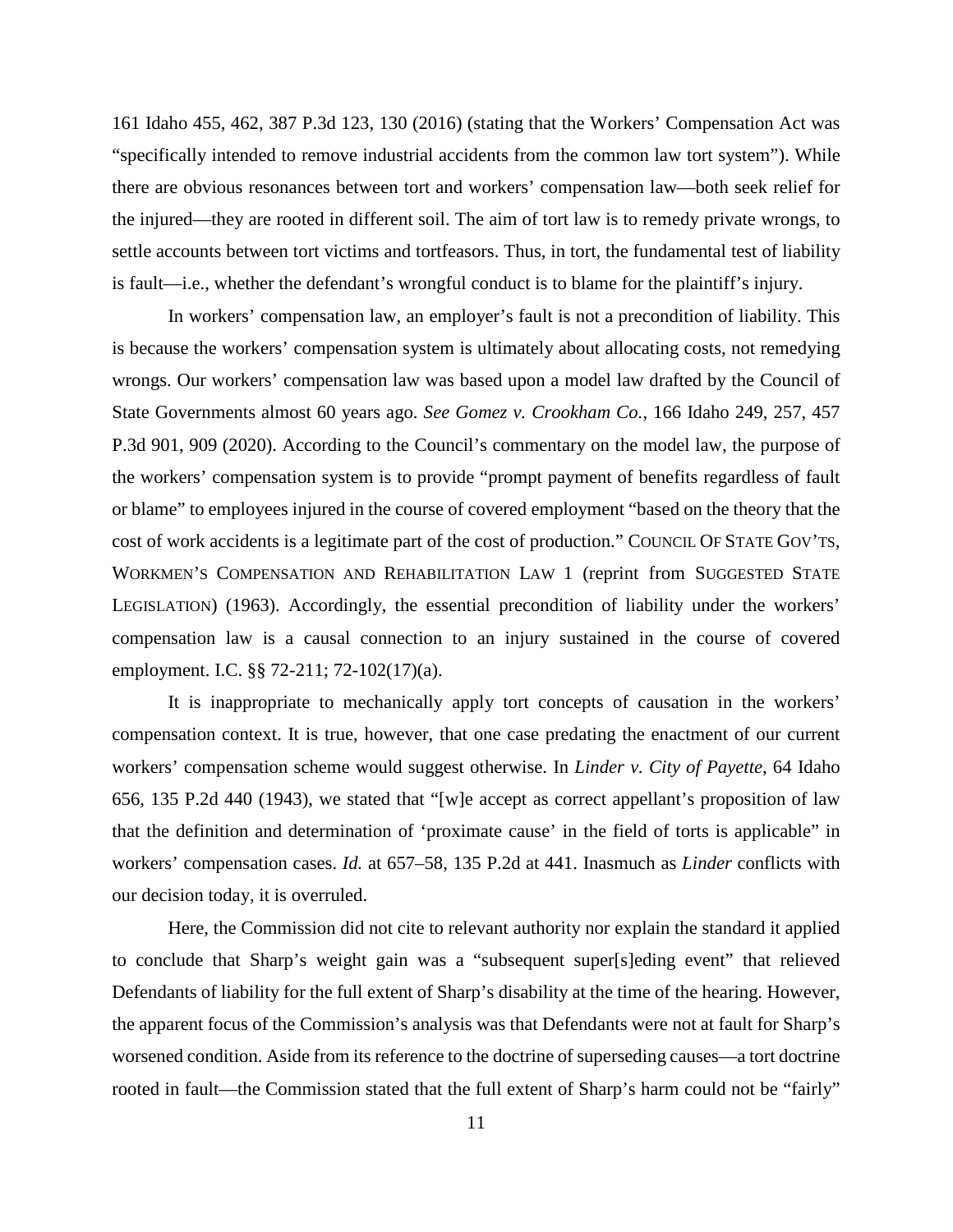attributed to Defendants and opined that without its superseding cause analysis Defendants would be "saddled" with unfair liability. Inasmuch as the Commission was concerned with Defendants' fault rather than a work connection as the basis of liability, its decision was fundamentally inconsistent with the principles of workers' compensation law.

2. The correct standard for determining whether Defendants are liable for the aggravation of Sharp's injury is whether he acted with rash or deliberate disregard of the risk that additional harm would flow from his compensable injury.

Though the Commission did not explain the standard it applied to determine Sharp's weight gain was an event that relieved Defendants of liability, it has, at times, referenced the doctrine of compensable consequences, as described by Larson's Workers' Compensation Law, a leading treatise in the field of workers' compensation. *See, e.g.*, *Pickens v. Petersen Stampede Dodge,*  2013-032785, 2020 WL 7260346, at \*18 (Idaho Ind. Com. Nov. 12, 2020). According to Larson's "[t]he basic rule is that a subsequent injury, whether an aggravation of the original injury or a new and distinct injury, is compensable if it is the direct and natural consequence of a compensable injury," unless an employee's own post-injury conduct becomes an "independent intervening cause" of harm. 1 LARSON'S WORKERS' COMPENSATION LAW § 10.01.

This Court has not before discussed the doctrine of compensable consequences in detail. We discuss it now to explain the standard that should have been applied below and must be applied on remand. Though we depart from Larson's rule in certain respects, it is a helpful starting point for explaining the applicable standard in Idaho. There are two parts to Larson's rule, which we address in turn below.

#### *a. The consequences of compensable injuries are presumptively compensable.*

The first part of Larson's rule is broadly inclusive. That is, once an injury is shown to arise out of and in connection with covered employment, all "direct and natural" consequences flowing therefrom are included in the scope of the employer's liability. *See* 1 LARSON'S WORKERS' COMPENSATION LAW, Ch. 10, *Synopsis* ("When the primary injury is shown to have arisen out of and in the course of employment, every natural consequence that flows from the injury likewise arises out of the employment . . . ."). The Commission has described this basic principle as "axiomatic." *See Miller-O'Brien v. Cygnus, Inc.*, 2012-005159, 2017 WL 6949780, at \*14 (Idaho Ind. Com. Dec. 20, 2017).

We agree with Larson's and the Commission that employer liability extends to the secondary consequences of compensable injuries. As we have explained, the basic test of employer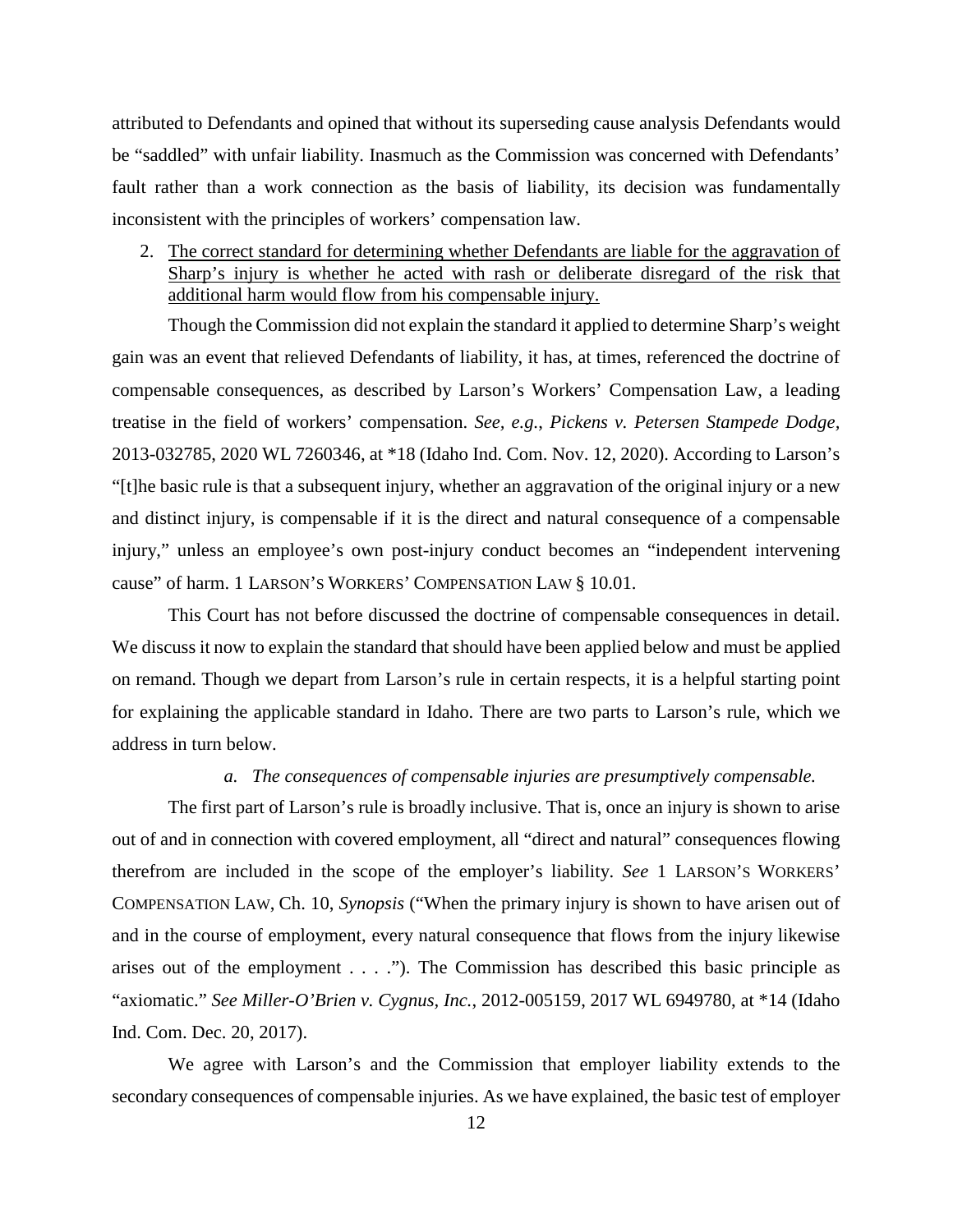liability is a causal connection between covered employment and a claimant's injury. Once this connection is established, our workers' compensation statutes do not distinguish between primary and secondary consequences, and to infer such a distinction would be inconsistent with the mandate that the law be interpreted liberally to ensure full compensation for employees. *See* I.C. § 72-201.

However, we do not find Larson's use of the phrase "direct and natural consequences" to be helpful, and we discourage its use in describing the scope of employer liability in Idaho. To begin, although the terms "direct" and "natural" are frequently used, they are not clearly defined in Larson's, nor in any decision of the Commission of which we are aware. Moreover, in discussing the doctrine of compensable consequences, Larson's draws upon numerous cases where employers are found liable for secondary harms, even though they arise in ways that are unusual, unexpected, or remote in time from the primary injury. *See, e.g.*, *Ball v. Wyoming Workers' Safety and Comp. Div.*, 239 P.3d 621 (Wyo. 2010) (employee entitled to benefits where spinal cord stimulator used to treat pain resulting from a compensable injury malfunctioned, causing employee to suddenly stand up and sustain a hernia); *Marmino v. City of Crowley*, 829 So.2d 1117 (Ct. App. La. 2002) (employee's survivor entitled to benefits where steroids prescribed to treat compensable liver disease masked symptoms of non-work-connected gallbladder disease, thereby delaying treatment and resulting in the employee's death); *Brady v. Best Buy Co.*, No. COA17-315, 2017 WL 4365176 (Ct. App. N.C. Oct. 3, 2017) (unpublished) (employee's survivor entitled to benefits where employee died from accidental overdose four years after compensable injury by taking a cocktail of drugs prescribed to treat injury-related depression and chronic pain). While we need not and do not express an opinion on the merits of these decisions, they illustrate that the terms "direct" and "natural"—at least as commonly defined—are inapt to describe the range of consequences commonly found compensable.

Furthermore, "direct" and "natural" invite confusion with inapplicable tort concepts of liability—particularly the foreseeability of harm. Indeed, the Commission has occasionally miscited Larson's for the proposition that a secondary harm must be the "natural and *probable* consequence" of an initial injury to be compensable. *See, e.g.*, *Miller-O'Brien*, 2017 WL 6949780, at \*14. This formulation is antithetical to the principles of workers' compensation law. At bottom, whether a secondary injury is a "probable consequence" of an initial injury—in other words, a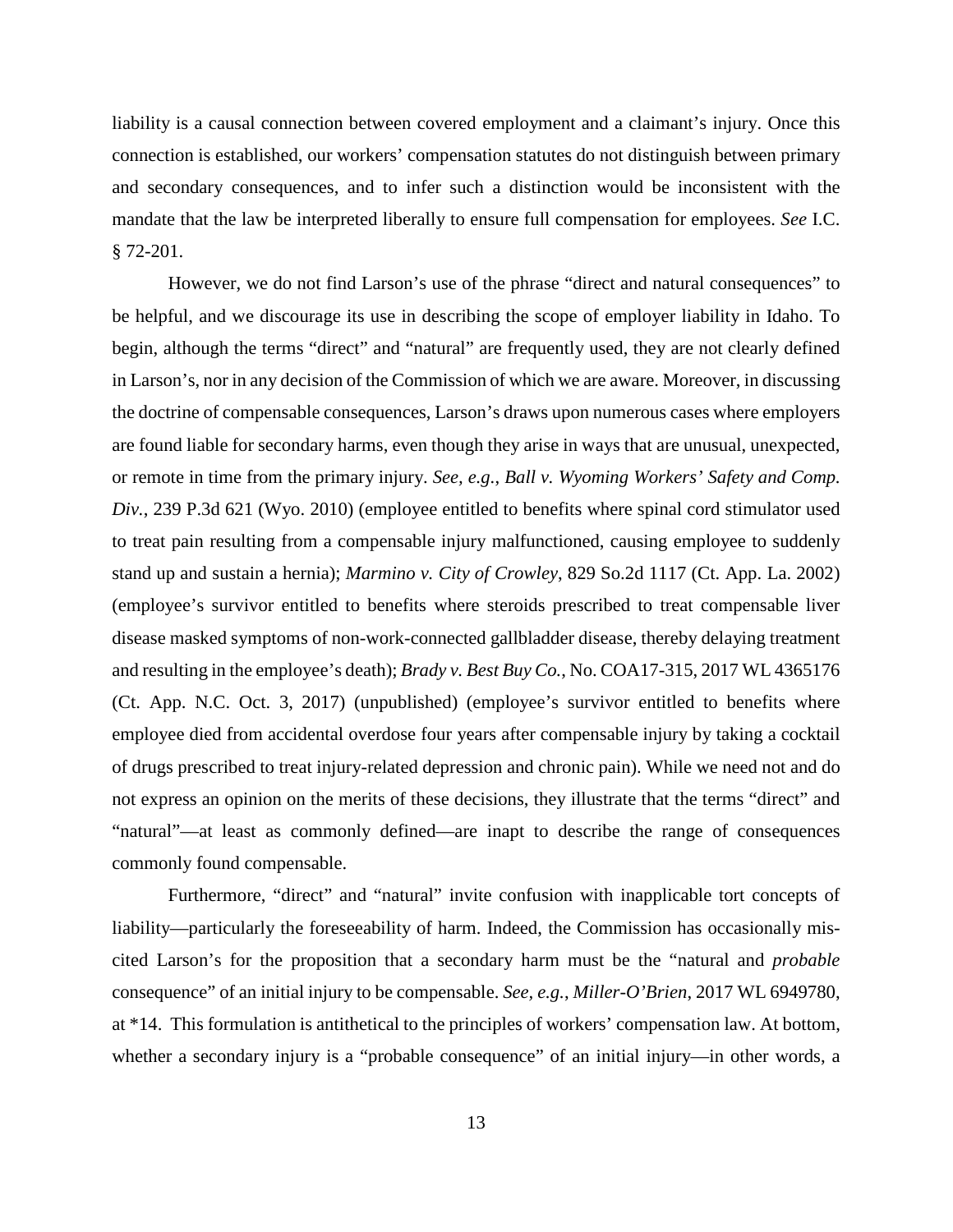foreseeable consequence—is irrelevant. What matters is whether there is a demonstrable causal connection between the compensation sought and the work-connected injury.

Here, there is no question that the full extent of Sharp's injury and resulting disability are causally connected to his work accident. While the Commission separated Sharp's disability into two portions—(1) disability attributable to his initial injury and (2) additional disability attributable to its aggravation—both are causally connected to his accident. In oral argument, Defendants contended they should only be liable for the first portion of Sharp's disability because the different portions were like injuries to different parts of his body:

If the right hand is injured [at work], [an employer] pay[s] for that. If two years after that injury the claimant breaks his left leg, they don't have strict liability for the left leg—it's the right hand. So, in this case, had the obesity arisen from—and if there had been medical evidence that the obesity was related to—the compensable injury, then we would owe that.

But this is not a situation involving a right hand and a left leg. The only part of Sharp's body that has been injured is the L5-S1 level of his spine. Nor is this a situation involving a separate, subsequent injury. While Defendants have argued that Sharp exaggerated his symptoms, there has not been a contention—nor could there reasonably be one based on the record—that Sharp's symptoms flowing from his work accident ever resolved. Instead, both parties and the Commission have treated Sharp's worsened condition as an *aggravation* of an injury that all agree is compensable. Thus, there is no question that there is a demonstrable causal connection between Sharp's employment and both portions of his disability.

We recognize that the Commission stated Sharp's weight gain was "unconnected to the subject accident," a statement Defendants emphasize in their arguments. However, if taken literally, this finding is untenable and would have to be set aside as contrary to any rational view of the evidence. *See Mazzone v. Texas Roadhouse, Inc.*, 154 Idaho 750, 758, 302 P.3d 718, 726 (2013) (holding that factual determinations not supported by substantial and competent evidence "will be set aside on appeal"). To support its finding, the Commission relied on testimony from Dr. Cox to the effect that diet is a *larger factor* in causing obesity than inactivity. What Dr. Cox did not say in his testimony, and what no person reasonably could say, is that inactivity is *not a factor* in causing obesity. A person's weight is affected by both, and it is beyond dispute that Sharp's ability to engage in physical activity was affected by his accident.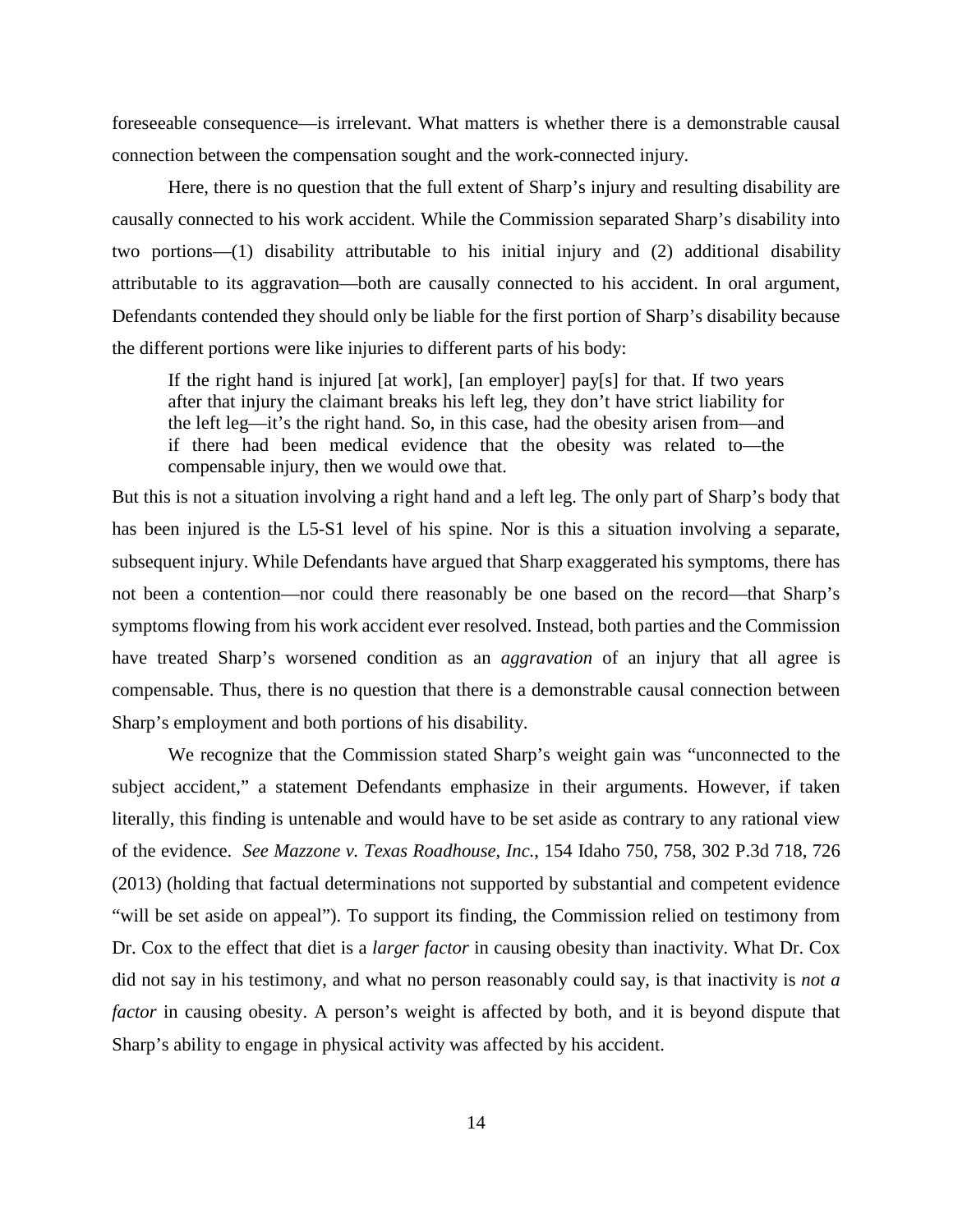Because these facts were surely known to the Commission, the only reasonable way to interpret its statement is through the lens of proximate causation. That is, although Sharp's work accident was an *actual* cause of his increasing obesity (and its consequences), the Commission evidently concluded it was "unconnected" in a legal sense because Sharp's dietary choices were more to blame for his increased weight than the reduction in his activity due to the accident. Thus, we understand the Commission's holding as a reflection of its misplaced focus on Defendants' lack of fault and erroneous conflation of tort and workers' compensation law principles.

In any event, whether Defendants are liable for the full consequences of Sharp's *back injury* does not turn on whether his *weight gain* was caused by the accident. As we have already explained, there are not two injuries in this case but a single, initially compensable injury that has been aggravated. For the aggravation of a compensable injury to also be compensable, it is not necessary that the cause of aggravation arise out of employment. For example, if the aggravation of Sharp's injury had been caused by a sneeze while he sat at home, it would not matter whether there was a connection between the sneeze and Sharp's employment; Defendants would remain liable. *See* 1 LARSON'S WORKERS' COMPENSATION LAW § 10.02 (stating that aggravation of a compensable injury by a sneeze is "clearly" compensable).

Because a sneeze is involuntary, it presents a somewhat different situation than where an employee's volitional conduct is involved, a matter we discuss next. However, this example illustrates the point that the aggravation of a compensable injury can remain compensable despite a lack of connection between a work accident and the subsequent event causing aggravation. To the extent that Defendants' have focused on the purported lack of connection between Sharp's accident and his weight gain, their arguments are misplaced.

> *b. An employer is not liable for the aggravation of a compensable injury or a secondary injury if it results from an employee's rash or deliberate disregard for a material risk the harm will occur.*

The second part of Larson's rule creates an exception to employer liability where an employee's own conduct constitutes an "independent intervening cause" of additional harm. 1 LARSON'S WORKERS' COMPENSATION LAW § 10.01. In such a case, the employer's fault remains irrelevant as a basis of liability, but an *employee's* fault becomes relevant to the question of far liability may extend. Larson's illustrates the point that there must be some limit to employer liability with an example involving an injured hand and a recreational boxing match. *Id.* at § 10.04. In *Kill v. Industrial Commission*, 152 N.W. 148 (Wis. 1915), the claimant's hand was nearly healed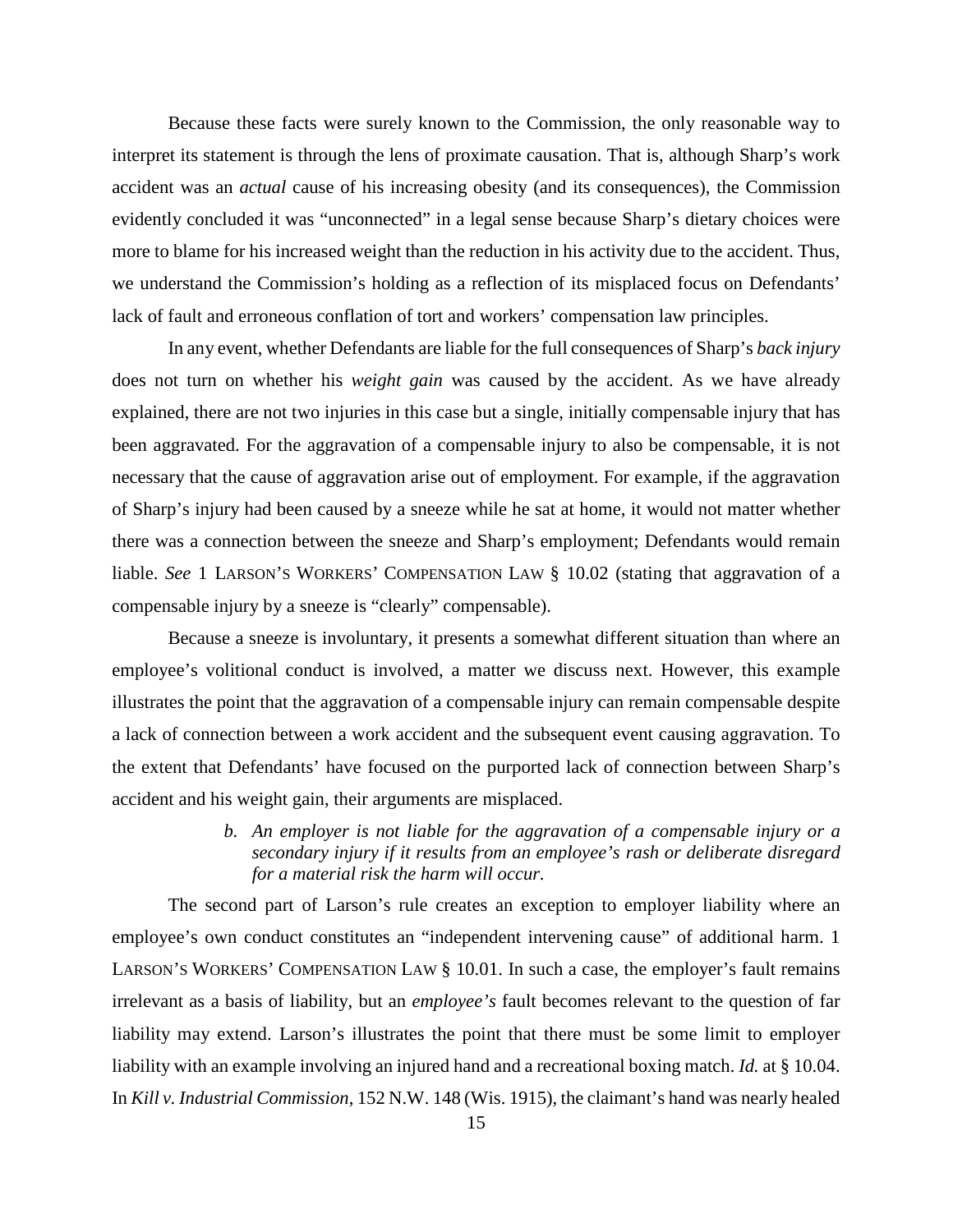from an industrial injury when, against his doctor's advice, he voluntarily engaged in a boxing match. *Id.* at 148–49. The boxing match caused an infection in the claimant's hand to flare up, and he lost bones in his hand and wrist as a result. *Id.* The claimant was denied additional compensation. *Id.* at 149–50.

Larson's describes the boxing match scenario as a "conveniently extreme" example of culpable employee conduct for which an employer should not be held liable. *Id.* at § 10.05. However, it notes that most cases are not so easy, and no uniform rule has emerged by which courts determine that employee conduct is sufficiently culpable to cut off employer liability. *Id.* After surveying decisions across jurisdictions, Larson's ultimately suggests a two-tiered rubric where the level of fault necessary to break the causal chain depends on a fact-intensive inquiry into the nexus between the compensable injury and the particular activity the employee was engaged in at the time of the aggravation or secondary injury. *Id* at § 10.05*.* Where there is no nexus, Larson's maintains that negligence is sufficient to break the causal chain; where the nexus is close, it suggests that the chain will not be broken except by "intentional conduct which may be regarded as expressly or impliedly prohibited by the employer." *Id.*

We hold that an employee's fault is relevant to the scope of compensable consequences, but we decline to adopt Larson's approach. Larson's rule is extrapolated from dozens of cases across jurisdictions. The intricacies of its analysis may be useful in harmonizing these cases and stating an abstract rule. However, we do not think they allow for a workable rule of decision.

That said, Larson's discussion of negligence in workers' compensation cases is illuminating. According to Larson's, the conduct found to be negligent often involves "undertaking a line of action with knowledge of the risk" that it will lead to additional harm due to the compensable injury. *Id.* at § 10.06(3). At its most basic, negligence means the failure to exercise due care. However, more than this is involved in Larson's description. When an injured employee undertakes a line of action with knowledge of a particular risk, this amounts to a deliberate disregard of the risk of harm. In other words, a heightened degree of negligence.

By its terms, our workers' compensation law is intended to provide "sure and certain relief for injured workmen and their families and dependents . . . ." I.C. § 72-201. "When interpreting the [Idaho Workers' Compensation] Act, we must liberally construe its provisions in favor of the employee in order to serve the humane purpose for which it was promulgated." *Fuentes v. Cavco*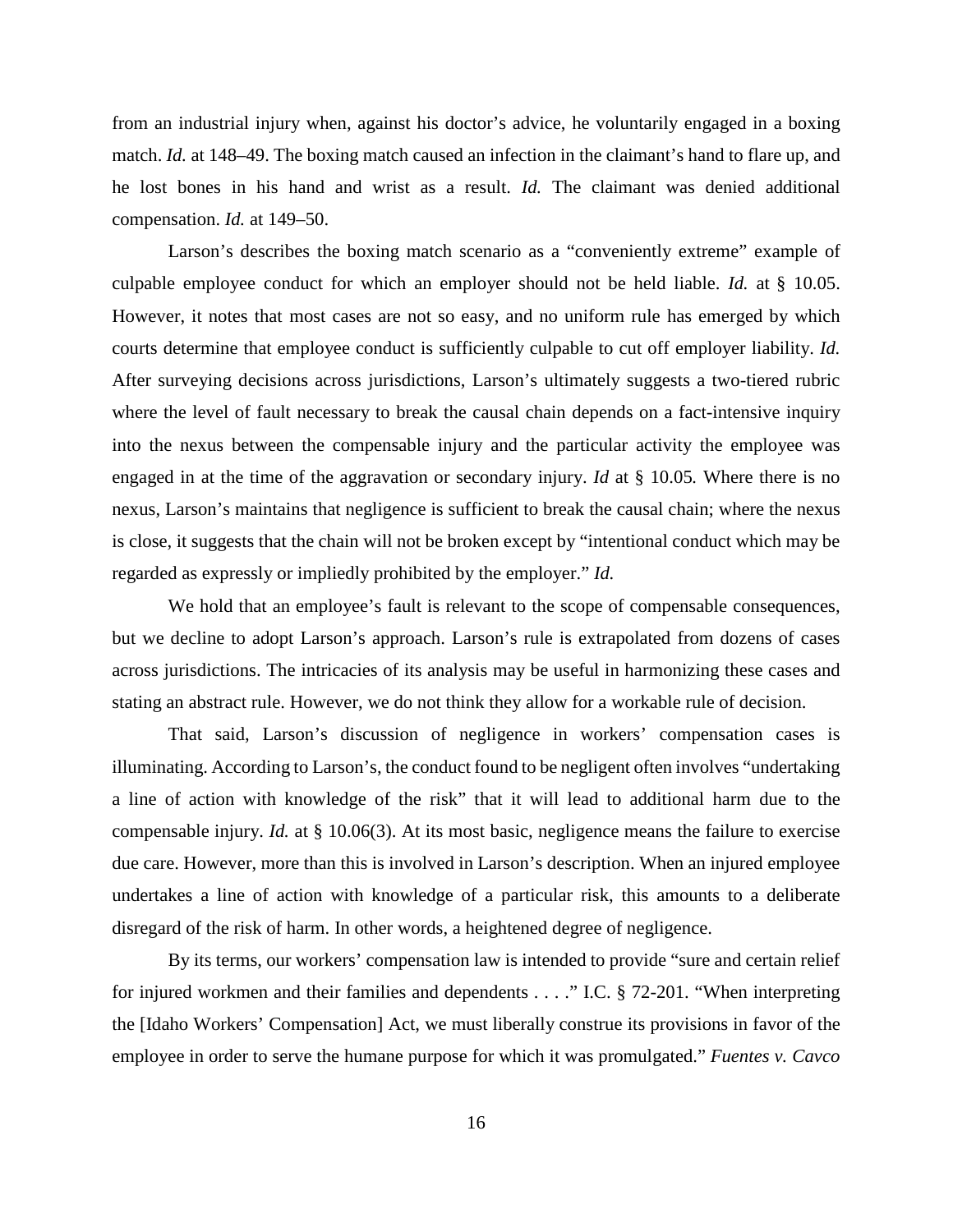*Indus., Inc.*, No. 48419, 2022 WL 38420 (Idaho Jan. 5, 2022) (quoting *Wernecke v. St. Maries Joint Sch. Dist. No. 401*, 147 Idaho 277, 282, 207 P.3d 1008, 1013 (2009)).

Consistent with these principles, we hold that a heightened negligence standard must apply before an employer is relieved of liability for the consequences flowing from a compensable injury. Occasional lapses in judgment are a fact of the human condition. If, by happenstance, a lapse worsens a compensable injury or combines with a compensable injury to bring about new harm, cutting off employer liability would fail to ensure the "sure and certain relief" that the workers' compensation law is meant to provide. Therefore, we hold that the consequences flowing from a compensable injury are also compensable unless they result from an employee's conduct that is undertaken with rash or deliberate disregard of a material risk that the harm will occur.

3. On remand, the Commission must consider all the relevant facts when determining whether Sharp deliberately disregarded the risk that his weight gain would aggravate his compensable injury.

The Commission's decision to disregard Dr. McNulty's work restrictions rested on its conclusion that Defendants were not at fault for the aggravation of Sharp's injury. On remand, the Commission must consider the degree of Sharp's fault, not Defendants'. In doing so, it must consider all the relevant facts. In this regard, it is relevant that Sharp was repeatedly advised to lose weight but gained a large amount of weight instead. However, any efforts Sharp took to control his weight must also be considered by the Commission.

To that end, we note that the Commission stated in its decision that "Claimant, having ignored his surgeon's express warning and the recommendations of virtually every medical provider that has examined him since his accident, may now suffer permanent nerve damage due to his 120-pound post-accident weight gain." Insofar as this constitutes a factual finding that Sharp "ignored" medical advice, it is not supported by competent evidence and must be set aside. *Mazzone*, 154 Idaho at 758, 302 P.3d at 726.

No evidence supports that Sharp "ignored" medical advice because it does not appear he received any meaningful advice about weight management to ignore. Certainly, there were admonitions that Sharp lose weight, but nowhere does it appear he received any medical guidance. Notably, Nurse Love logged in August 2017 that she told Sharp she would look for a dietician for him to consult with. In the record of his next visit, Love reported that Sharp told her he had inquired with the Surety about consulting with a dietician and was denied coverage. As recorded in Love's notes: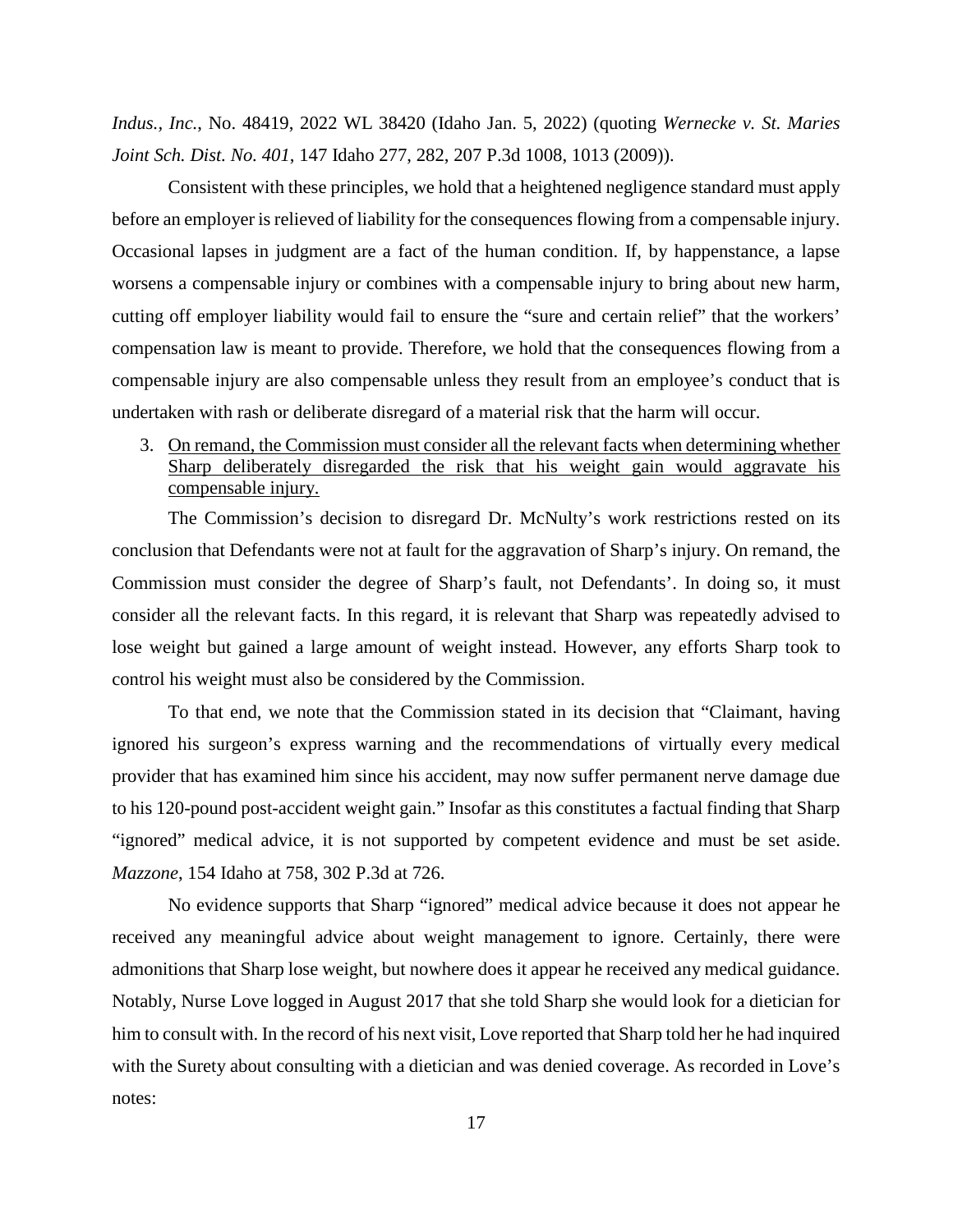At last visit we also discussed his weight again. He reportedly has been trying several different things to lose weight without success. I had tried to send him to [a] dietician for consult to have this evaluated as clearly his weight is a problem in terms of contributing to his LBP [lower back pain]. This was denied by his insurance. He reports since his accident and surgery, with his limited mobility, he has gained weight. With his limited mobility, he only has dietary changes with which to combat his obesity. It is truly unfortunate that this service has been denied as clearly he needs help, [but] that is beyond the scope of this office visit.

It is also notable that there is significant evidence in the record that Sharp made attempts to lose weight, despite the opposite trend. For example, Sharp reported to Dr. Ganz shortly after his surgery that he was restricting his calories to 1200 per day. In September 2016, Sharp told Nurse Love that he had changed his diet to lose weight and Love reported that he seemed motivated in his efforts. In October 2016, he told Nurse Love that he was on a plan with his wife to lose weight. In March 2017, Sharp told Nurse Love he was cutting out snacks, working on portion control, and his wife had been looking up recipes to help them eat better. And in July 2017, Sharp told Nurse Love that he was trying the keto diet.

Ultimately, the steps that Sharp took to manage his weight, and the guidance and resources that were available to him, are factual matters for the Commission to determine, not this Court. However, in considering whether Sharp's conduct leading to his weight gain was undertaken with a rash or deliberate disregard of the risk that he would aggravate his back injury, we emphasize that the Commission must consider all the relevant facts.

4. On remand, if the Commission determines that Sharp's conduct leading to his weight gain was undertaken with a rash or deliberate disregard of the risk that he would aggravate his back injury, the Commission must re-determine the extent of his disability for which Defendants are liable.

The Commission relied on Dr. Cox's restrictions to determine the portion of Sharp's disability for which Defendants were liable. It did so because it found that the difference between Dr. McNulty's restrictions and Dr. Cox's restrictions accurately reflected the worsening of Sharp's condition caused by his weight gain. Implicit in this determination is a finding that Dr. Cox's restrictions accurately reflected Sharp's disability *before* the weight gain. We set aside both these determinations because they are not supported by substantial or competent evidence.

The Commission's findings of fact may not be set aside by this Court unless they "are not based on any substantial competent evidence." I.C. § 72-732(1). "Substantial and competent evidence is relevant evidence which a reasonable mind might accept to support a conclusion."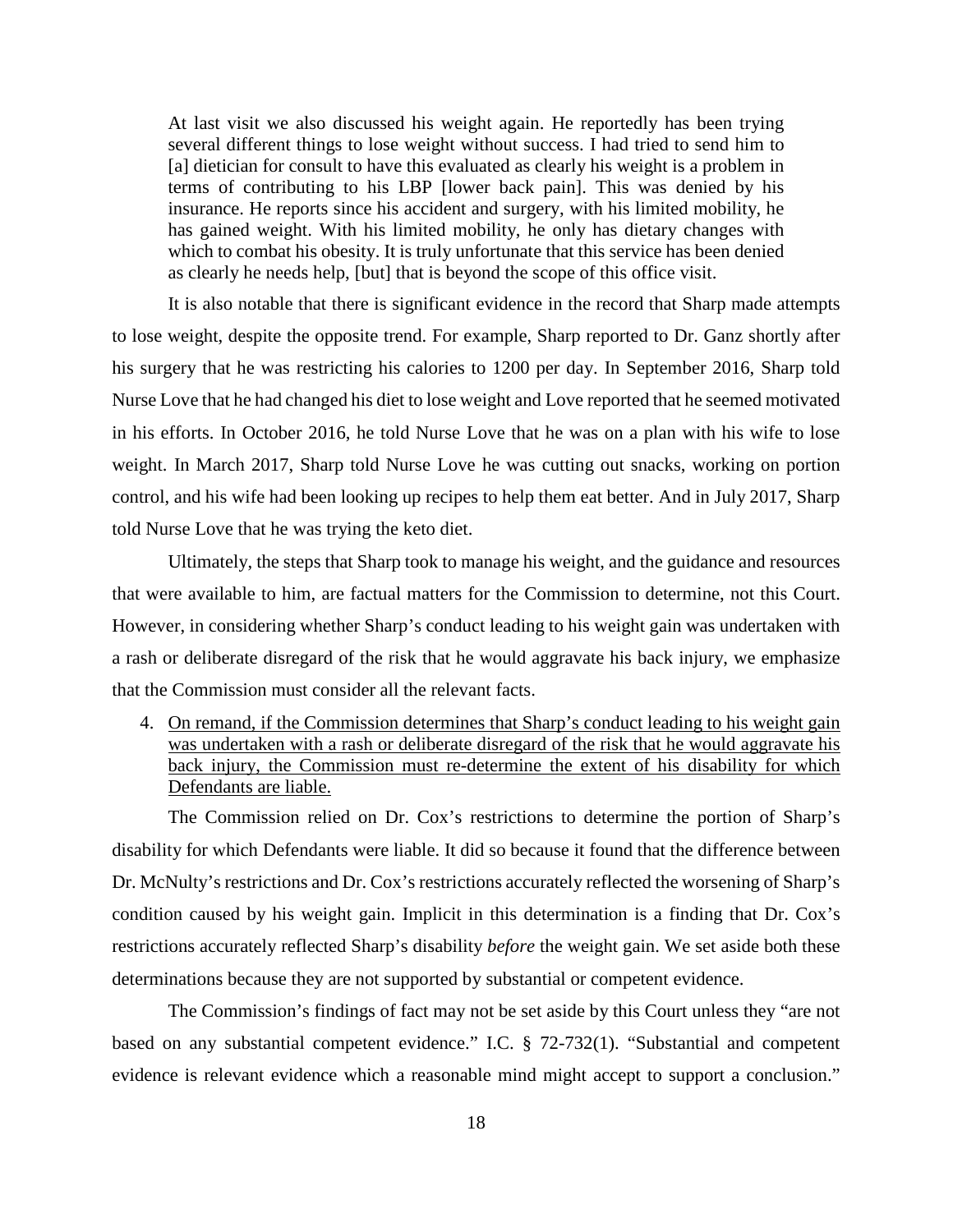*Tenny v. Loomis Armored US, LLC*, 168 Idaho 870, 877, 489 P.3d 457, 464 (2021) (quoting *Morris v. Hap Taylor & Sons, Inc.*, 154 Idaho 633, 636, 301 P.3d 639, 642 (2013)).

At the outset, we reject Defendants' argument that the Commission relied on Dr. Cox's restrictions because it found his opinion was more credible than Dr. McNulty's. The Commission stated that it relied on Dr. Cox's restrictions because it believed they reflected Sharp's physical condition "at the time Claimant reached maximum medical improvement and prior to the majority of his 120-pound post-accident weight gain." As such, it did not hold that Dr. Cox's opinion was more credible than Dr. McNulty's; it simply determined that Dr. McNulty's opinion was irrelevant.

Turning to those opinions, no reasonable mind could conclude from the evidence that the difference between the two doctors' recommended work restrictions was due to Sharp's weight gain. Foremost, Dr. Cox's restrictions and Dr. McNulty's were both offered near the time of the hearing in 2019. Though Dr. Cox *first* offered an opinion about Sharp's work restrictions in 2016, he testified in 2019 that he reviewed his 2016 IME (along with Dr. McNulty's 2019 IME and Cox's medical records) and testified that his opinion *remained the same*. Since Dr. Cox's and Dr. McNulty's opinions were both rendered in 2019, the Commission could not logically conclude from the evidence that the passage of time solely accounted for the difference between them.

The Commission also ignored Dr. Cox's explanation that the primary difference between his IME and Dr. McNulty's was methodology. According to Dr. Cox, the reason for the difference between his opinion and Dr. McNulty's was that Dr. McNulty's opinion considered Sharp's reports of pain, whereas his own opinion did not take Sharp's pain into account. As Dr. Cox explained, he did not feel that a claimant's pain tolerance is a valid basis for work restrictions. Thus, Dr. Cox's opinion excluded Sharp's reported pain and focused on physical inability and risk for re-herniation at the L5-S1 level of Sharp's spine.

We do not express an opinion about the credibility of Dr. Cox's opinion, nor the validity of his method for assigning work restrictions without considering a claimant's pain. However, Sharp's pain must be accounted for somewhere in the Commission's disability analysis. "Pain may be considered as a medical factor, a non-medical factor, or both, but it must be considered." *Funes v. Aardema Dairy*, 150 Idaho 7, 11, 244 P.3d 151, 155 (2010) (citing *Graybill v. Swift & Co.*, 115 Idaho 293, 294–95, 766 P.2d 763, 764–65 (1988)). Defendants have disputed the extent of Sharp's pain, but not that he has continuously experienced pain since his accident. Because Dr. Cox's work restrictions effectively disregarded Sharp's pain (which was significant even before his weight